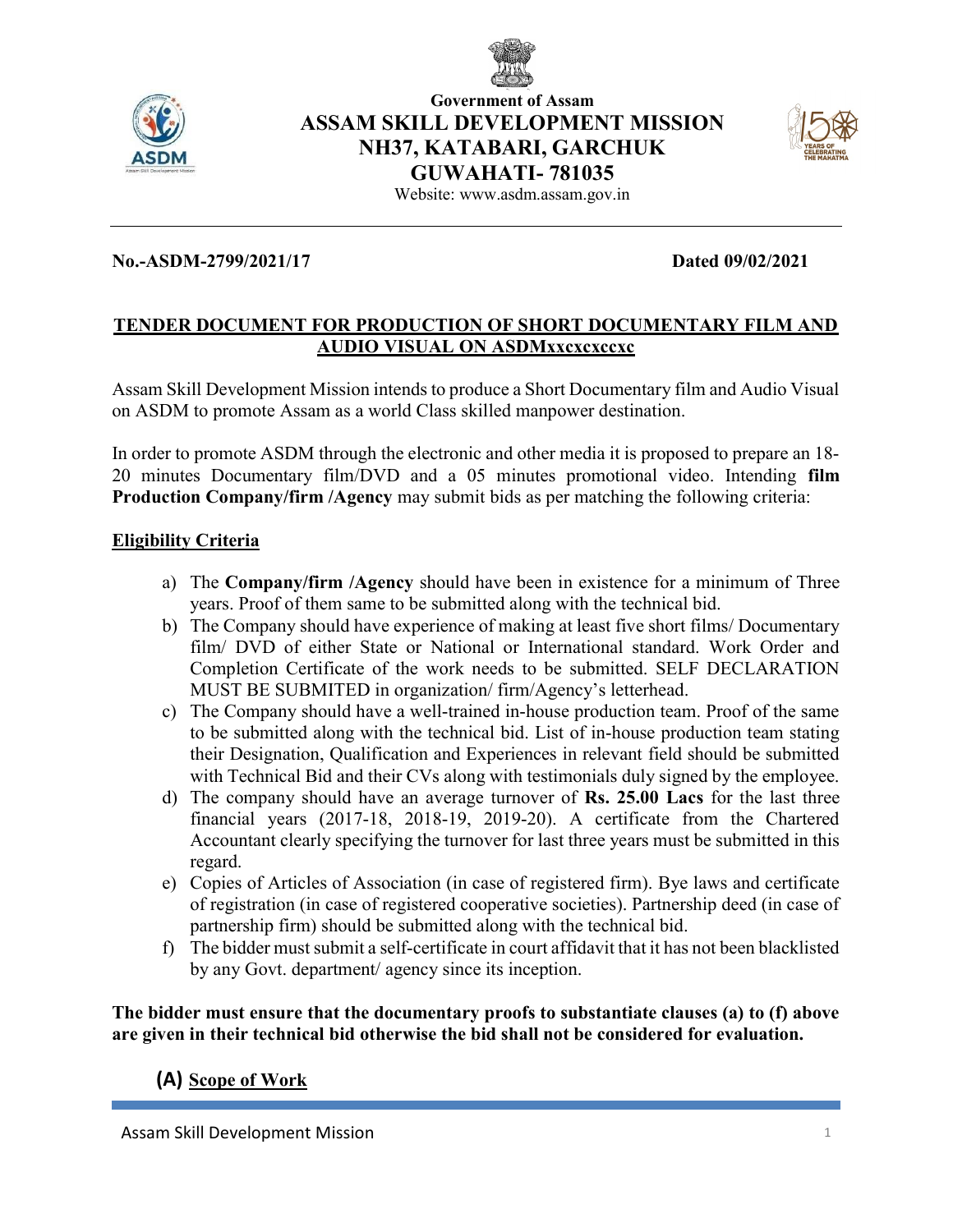- a) The duration of Short film / DVD is to be of 18-20 minutes.
- b) A 05 minutes promotional video will also to be submitted.
- c) Master production of HD format.
- d) The film/DVD shall contain success stories of Skill Development activities of the state of Assam.
- e) It should be a well written concept around which the entire film would be based.
- f) The voice over shall be in Assamese  $&$  English languages.
- g) Shooting must be done by high end HD camera.
- h) The project must be completed within 30 days from the release of work order.

# (B) The work/ cost include:

- a) Script & Research (Pre-production)
- b) Production
- c) Raw stock
- d) Fooding & lodging
- e) Transportation
- f) Post- Production
- g) Remuneration
- h) Delivery in the format: 10 DVDs (HD) & 5 Pen drives

## (C) Submission of Tender Fee and EMD.

- a) The non-refundable tender fees of  $\mathit{Rs}.1000$  (Rupees one Thousand only) must be submitted in the form of Demand-Draft drawn on a scheduled commercial bank in favour of "Assam Skill Development Mission" payable at Guwahati may be placed in an envelope. The envelope should be sealed and superscripted "Tender fee for production of SHORT DOCUMENTARY FILM AND AUDIO VISUAL ON ASDM". The envelope should be addressed to the Mission Director, Assam Skill Development Mission, Garchuk, Guwahati- 781035, Assam and submitted at ASDM office before the due date and time specified in this document.
- b) EMD of bidders not satisfying the eligibility criteria or not selected will be returned back after tender finalization. The intending bidders will have to submit a EMD/ Performance Security (PS) in the form of DD/Bank Guarantee/FDR pledged to Assam Skill Development Mission (ASDM) for an amount of Rs. 1,00,000/- (Rupees One Lakh) only. PS should be valid for a period of 60 days beyond the date of completion of the project.

# (D) Guidelines for Submission of Bids

Interested agencies with requisite experience, may submit required documents in single envelope containing two packets inside (Technical Bid and Financial Bid) as per given details below: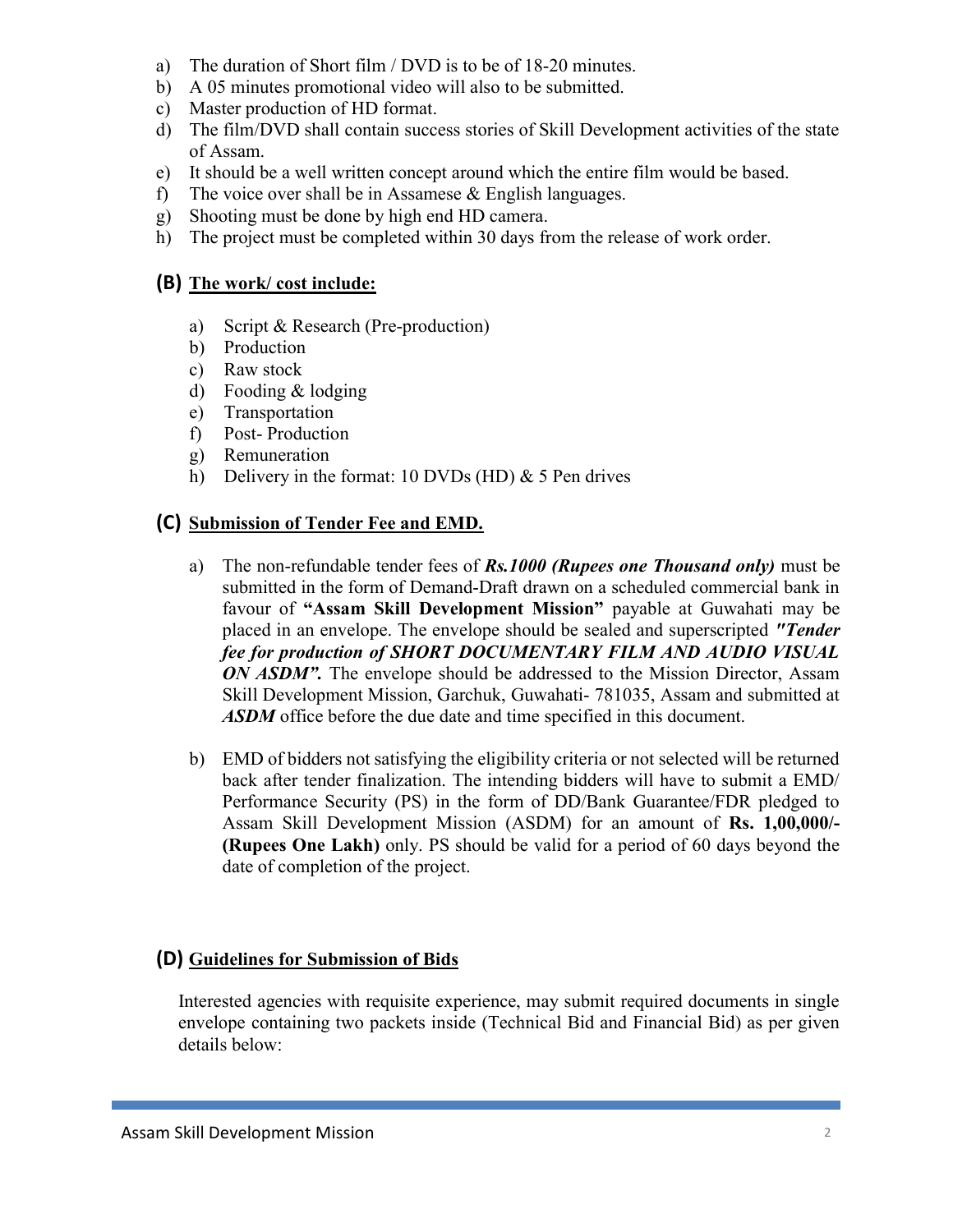# Packet-1 (Technical Bid)

The agency has to submit all required documents for the above assignments along with the technical expertise, experience, proof for similar assignment handled in the past and other relevant details as a part of Technical bid along with the format - Annexure A and **B.** The envelope of Tender fee must be submitted in this packet.

## Packet-2 (Financial Bid)

The agency has to submit the financial bid for implementing the assignment as per the format enclosed as Annexure B.

Both the packets should be put in an envelope sealed and super scripted as " PRODUCTION OF SHORT DOCUMENTARY FILM AND AUDIO VISUAL ON ASDM " and the envelope should carry the tender number, due date for submission along with the name, address, telephone no. e-mail address of the Agency. The envelope should be submitted to the O/o the Mission Director, Assam Skill Development Mission, Garchuk, Guwahati-781035, Assam.

## (E) Bid Validity

The bid must be valid for the **period of 60 days** from the date of tender opening for placing in the work order.

## (F) Procedure for opening the bids.

- a) ASDM shall open the technical packets on date and time as mentioned in this document, the technical bids of only those bidders whose tender fee is found to be in order will be technically evaluated. Bidder's representative can remain present during the bids opening process.
- b) Financial Bids of only technically short listed bidders will be opened on a date and time duly notified to them by ASDM. One of their representatives can remain present during the financial bid opening session.

### (G) Technical Bid evaluation

- a) The opened technical bids shall be evaluated by a Technical Evaluation Committee (TEC).
- b) To ensure bidders eligibility and technical capabilities as per the tender terms and condition, the TEC may call for additional information from the bidders and/or visit the bidder's premises. In such a case the concerned bidder has to supply the information within the time given by the TEC failing which the bid can be rejected. No representation of any kind would be entertained from the bidder.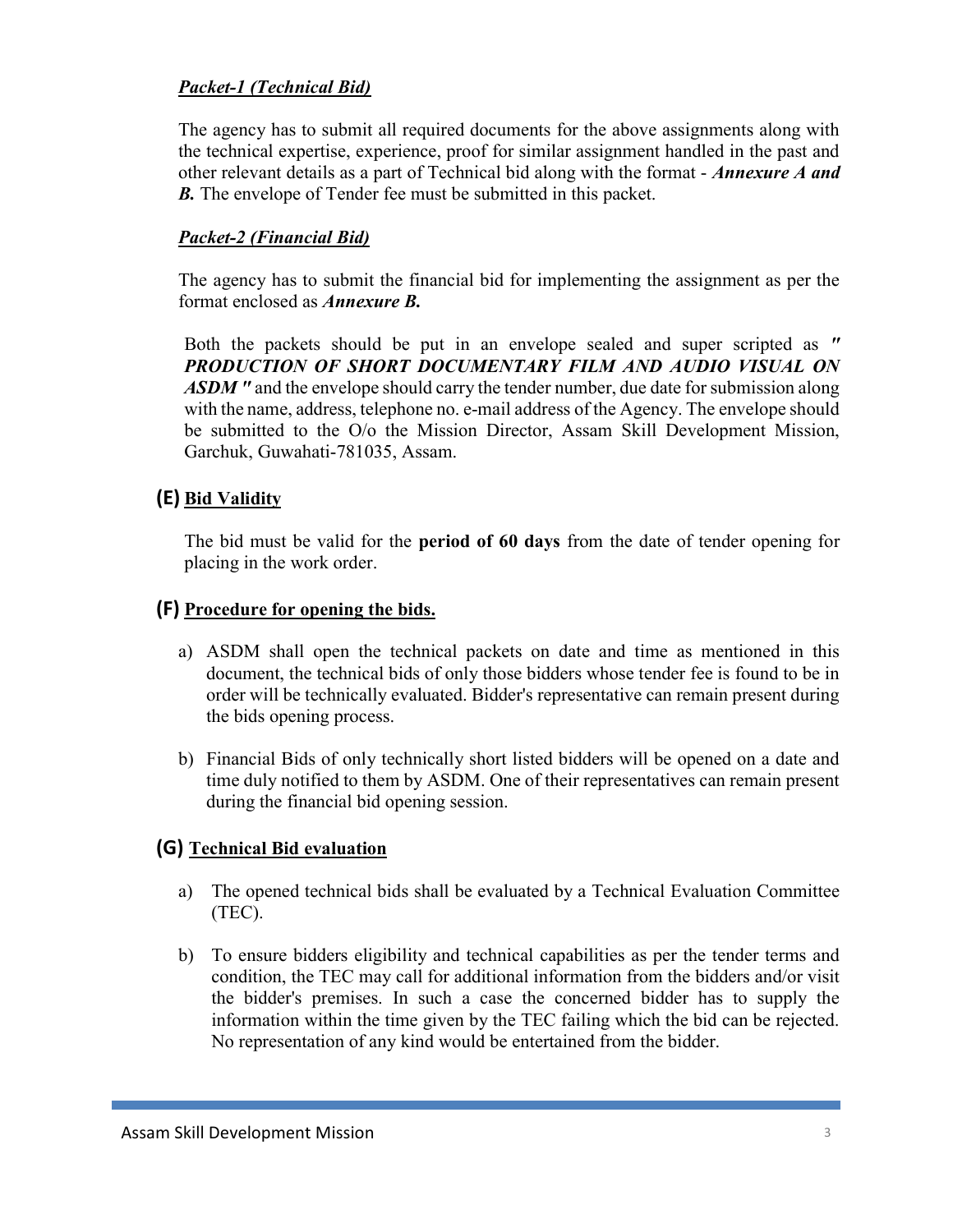- c) The bidders whose tender fee in order and fulfill the Eligibility Criteria must give a technical presentation of the production of film. All expenses for this purpose, and also for the preparation of documents and prototype short film will be borne by the bidders.
- d) The bidder may be asked to design and develop a prototype of short film to establish their capability to the Technical Evaluation committee.
- e) Technical evaluation will be based on different aspects described as in *Annexure C*. On the basis of technical evaluation, the agencies securing minimum 80% marks will be considered as technically qualified and the financial packets of only these agencies will be opened. Financial evaluation will carry 30 marks. The total of technical and financial evaluation will determine the outcome of the job.

# (H) Selected bidder with ASDM

The selected bidder shall perform the assignments and carry out their obligation with due diligence and efficiency, in accordance with generally accepted techniques and practice used in the industry. It shall employ appropriate advanced technology and safe and effective equipment, machineries, materials and methods. ASDM reserves the right to inspect the performance of the bidder prior to commencement or in between the work progress. The inspection may cover all areas related to the assigned work order, especially methodology, manpower, infrastructure etc. ASDM reserves the right to cancel the work order issued to the bidder at any time including the time after the completion of the assigned work without assigning any reason. In case the work order is cancelled than the cost incurred will be borne by the bidder and under no circumstances the bidder shall be eligible for any payment or damages from ASDM.

# (I) Payment Term

- a. Payment will be made only after satisfactory completion of work as determined by ASDM.
- b. Payment shall be subject to deduction of any amount for which the bidder is liable as per the penalty clause of this tender document, further all payments shall be made subject to deduction of the TDS (Tax deduction at Source) as per the Income Tax Act, 1961 and any other law of taxes and/or, for the time being in force.

# (J) Penalty Clause

- a) The successful bidder shall not refuse to accept ASDM work order under any pretext. The work order can be collected from ASDM office or if convenient to the bidder, it can be mailed to them. The bidder shall start the work within 7 days of the date of the work order.
- b) For three recurrence of default in the discharge of service obligation, ASDM would be free to forfeit the defaulting bidder's security deposit, revocation of bank guarantees and/or termination of the contract for default.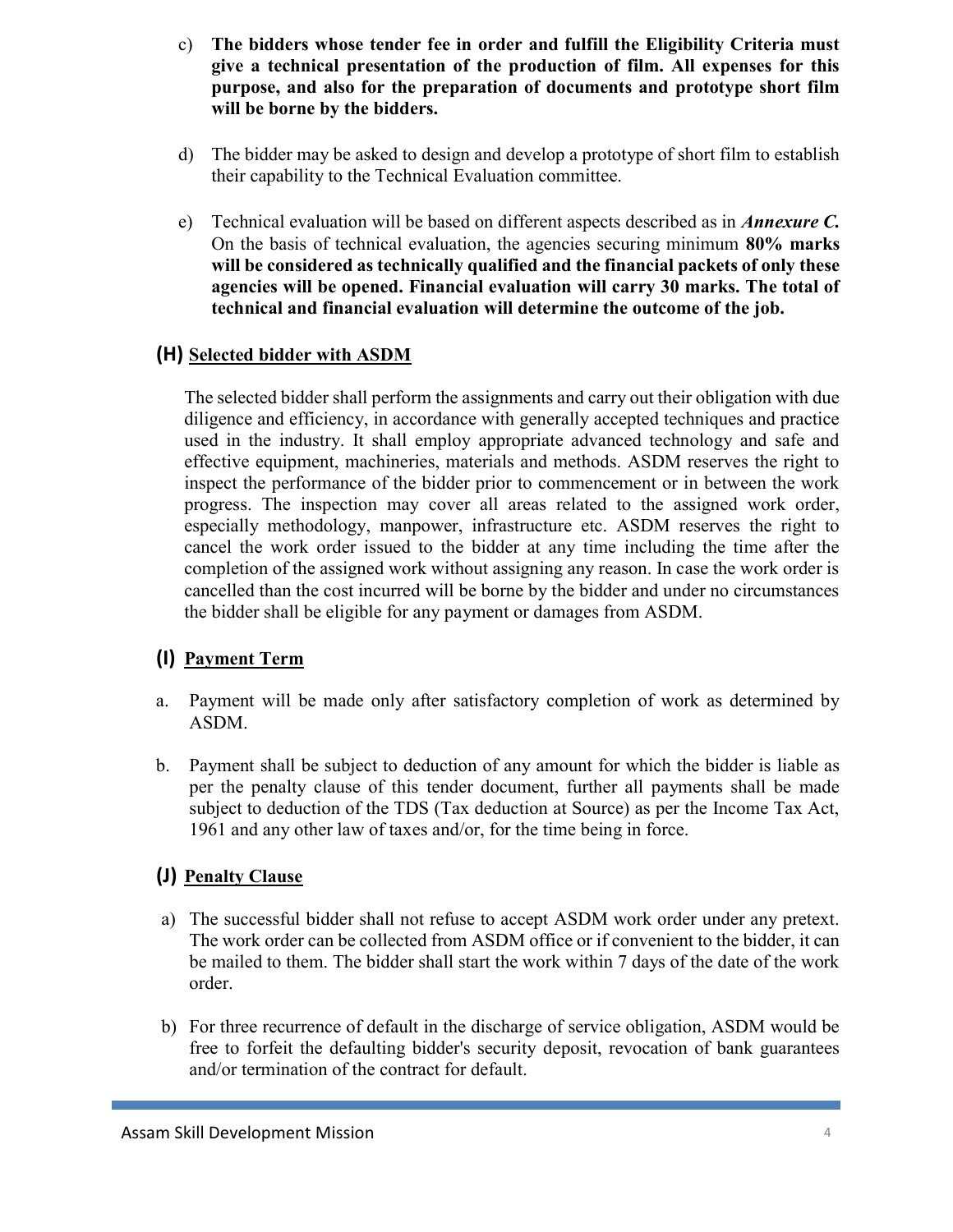c) If at any time during performance of the work order, the bidders encounter condition impeding timely performance of the ordered service, the bidder shall promptly notify ASDM in writing of the fact of the delay, its likely duration and its cause(s).

## Special Clause:

The master copies of the documentary film and the edited short audio visual will be the sole property of ASDM which would not be used by the bidder in any form without permission from the Mission Director, ASDM.

# (K) Arbitration

ASDM and bidder will make every effort to resolve amicably, by direct negotiation, if any disagreement or dispute arises between them under or in connection with the work order. If any dispute is not resolved amicably, then such dispute or difference shall be referred to a mutually acceptable sole arbitrator. The outcome of the arbitration shall be binding upon all parties involved. The Indian Arbitration and Conciliation Act, 1996 as amended by the Arbitration and Conciliation (Amendment) Act, 2015 or any statutory modification or reenactment thereof and the rules made there under for the time being in force shall apply to the arbitration proceedings. The seat of arbitration will be Guwahati, Assam.

# (L) Force Majeure

Neither Party shall be liable or responsible for any failure to perform or delay in performance of their respective obligations hereunder if such failure or delay is due or attributable to or arises out of any Force Majeure event, provided written notice of occurrence of any Force Majeure event is given by the affected Party to the other Party within a period 72 hours of such occurrence and such notice includes reasonably satisfactory evidence of the Force Majeure event.

 A Force Majeure event shall mean an event that is not within the reasonable control of the Party whose performance is affected thereby and without prejudice to the generality of the foregoing, shall include but not limited to the following events; i) Civil disturbance, ii) Breach of peace, iii) Declared or undeclared war, iv) Act of interference or action by military authorities, v) Terrorist acts, vi) Sabotage, vii) damage by the elements, viii) Riot or disorder, ix) Act of God (i.e. fire, frost, flood, earthquake, storm, lightning or epidemic); x) Quarantine, and xii) Change in law rendering the performance of a Party's obligations impossible (excluding any change in taxation laws); xiii) Revocation of applicable Government licenses acts or omissions of competent Government Authorities or its authorised security operatives.

# (M) Applicable Law

The bidders shall be governed by the law and procedures established by Govt. of India within the framework of applicable legislation and enactment made from time to time concerning such financial dealings/processing.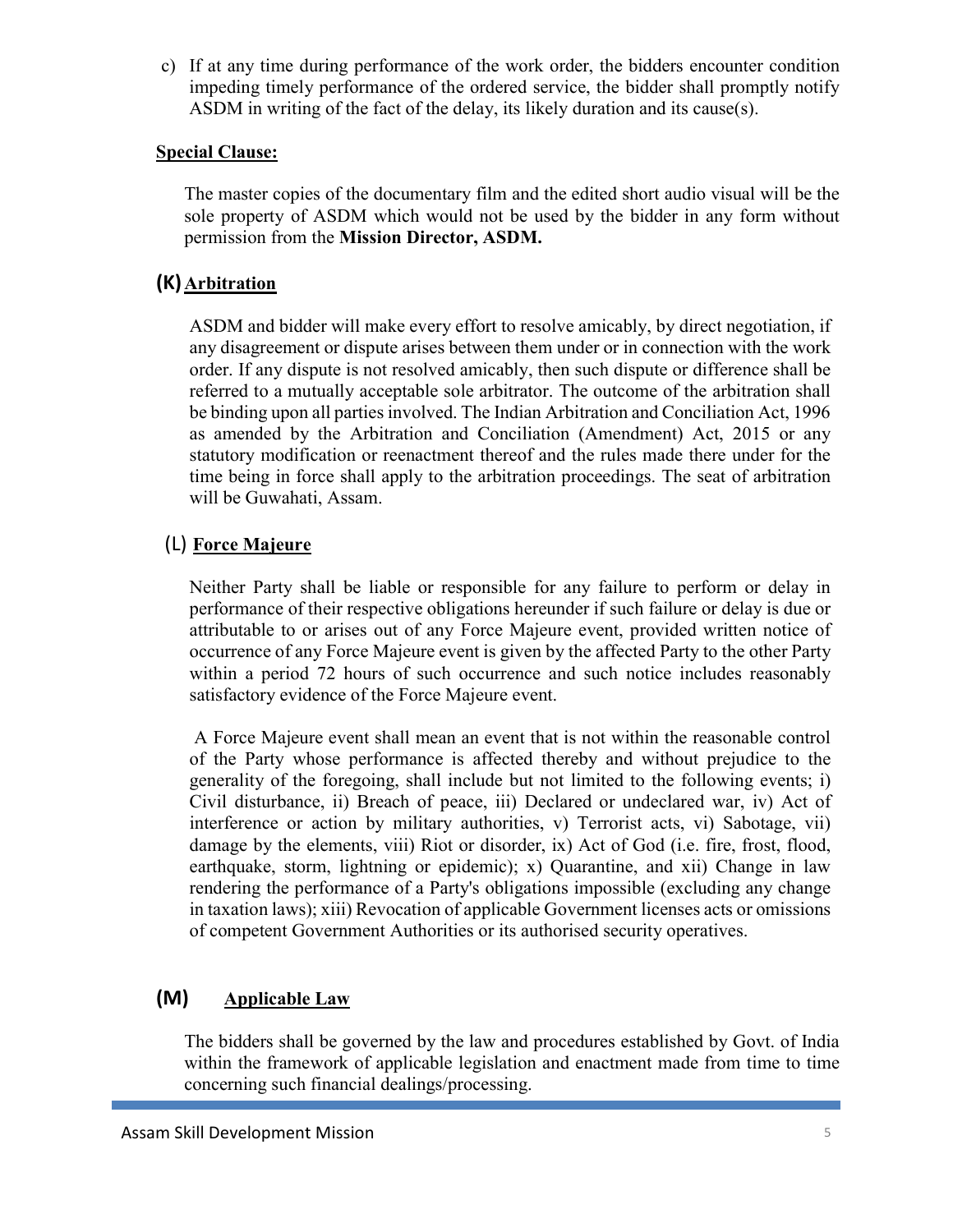# (N) Tender Document

The Tender Document can be collected from the O/o the Mission Director, Asam Skill Development Mission, Garchuk, Guwhati- 781035 on or before 12 noon of  $22/02/2021$  on payment of Rs. 1000/- in a DD drawn in favour of "Assam Skill Development Mission" payable at Guwahati. It can also be downloaded from the official website of ASDM- www.asdm.assam.gov.in.

## (O) Last date of submission

22/02/2021 by 3.00 PM. Tender will be opened at 4.00 PM on the same day. Mission Director, Assam Skill Development Mission (ASDM) is authorized to reject any or all offer without assigning any reason thereof.

### (P) Rejection of Tender

Tender will be automatically stood cancelled if any undue influence or canvassing for selection is made by the bidder.

 Sd/- Mission Director, Assam Skill Development Mission Assam, Guwahati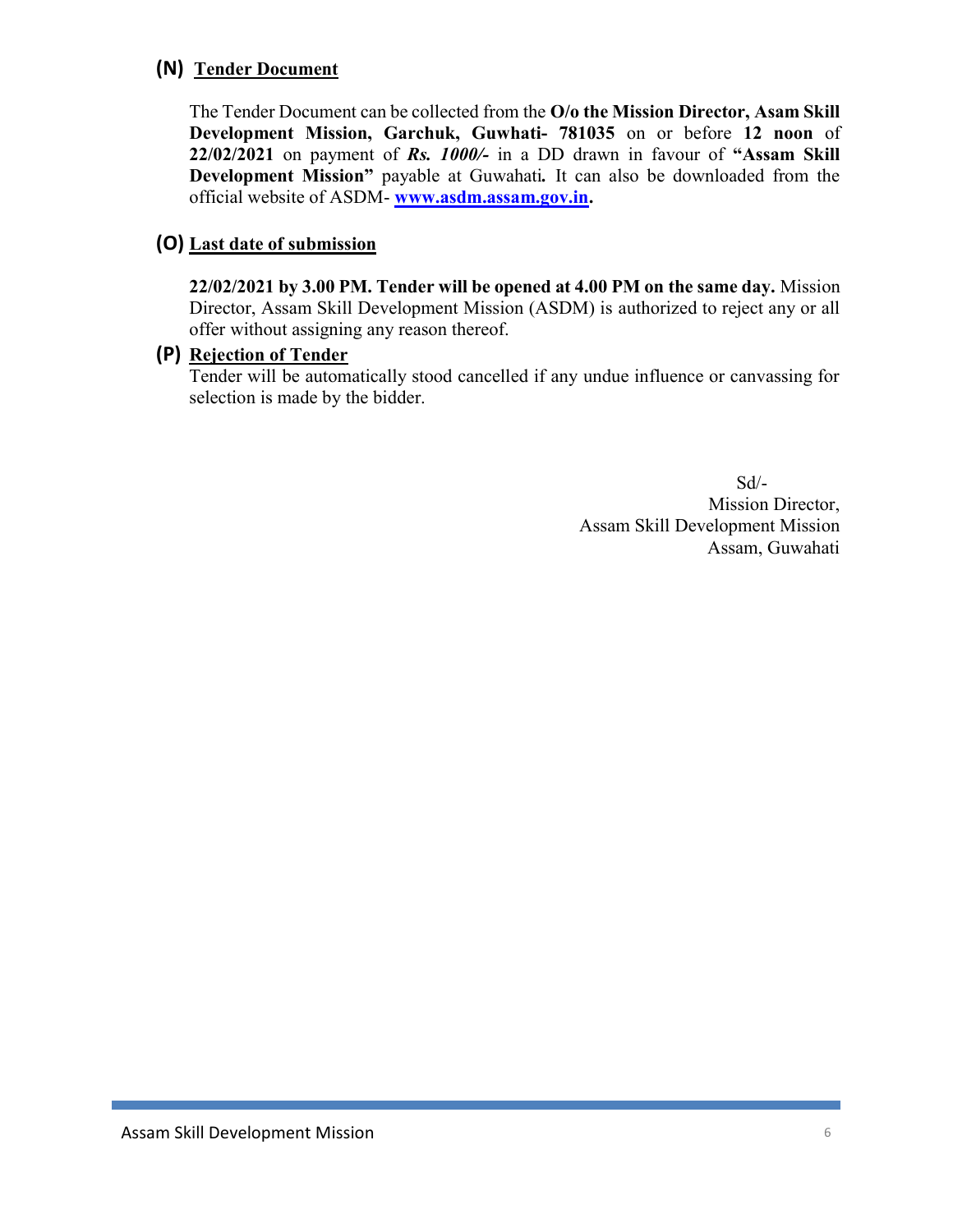#### Annexure-A

# TENDER NOTICE FOR PRODUCTION OF SHORT FILM ON ASDM

# TECHNICAL BID

| Sr. No                  | <b>Particulars</b>                                   | <b>Description</b> |
|-------------------------|------------------------------------------------------|--------------------|
|                         | Name of the Production company/organization/firm     |                    |
| $\overline{2}$          | Details about office of the agency                   |                    |
|                         | Address                                              |                    |
|                         | Phone no.:                                           |                    |
|                         | E-mail ID:                                           |                    |
|                         | Website:                                             |                    |
|                         | <b>Contact Person:</b>                               |                    |
|                         | Mobile no. and contact person:                       |                    |
| 3                       | Profile and track record of the<br>company/          |                    |
|                         | organization/firm                                    |                    |
| $\overline{\mathbf{4}}$ | Details of registered office of the company/         |                    |
|                         | organization/ firm and contact person                |                    |
| 5                       | Status of the applicant (partnership firm/ Pvt. Ltd. |                    |
|                         | Co./ Public Ltd. Co.)                                |                    |
| 6                       | Details about directors/partners                     |                    |
| $\overline{7}$          | Copy of Memorandum                                   |                    |
| 8                       | Total Experience of the agency                       |                    |
| 9                       | Total Turn Over in Rs. as per CA Certificate. (2017- |                    |
|                         | 2018, 2018 -2019 & 2019-2020)                        |                    |
| 10                      | PAN no. (copy to be attached)                        |                    |
| 11                      | GST registration (Copy to be attached)               |                    |

Signature & Seal of the Bidder

Date: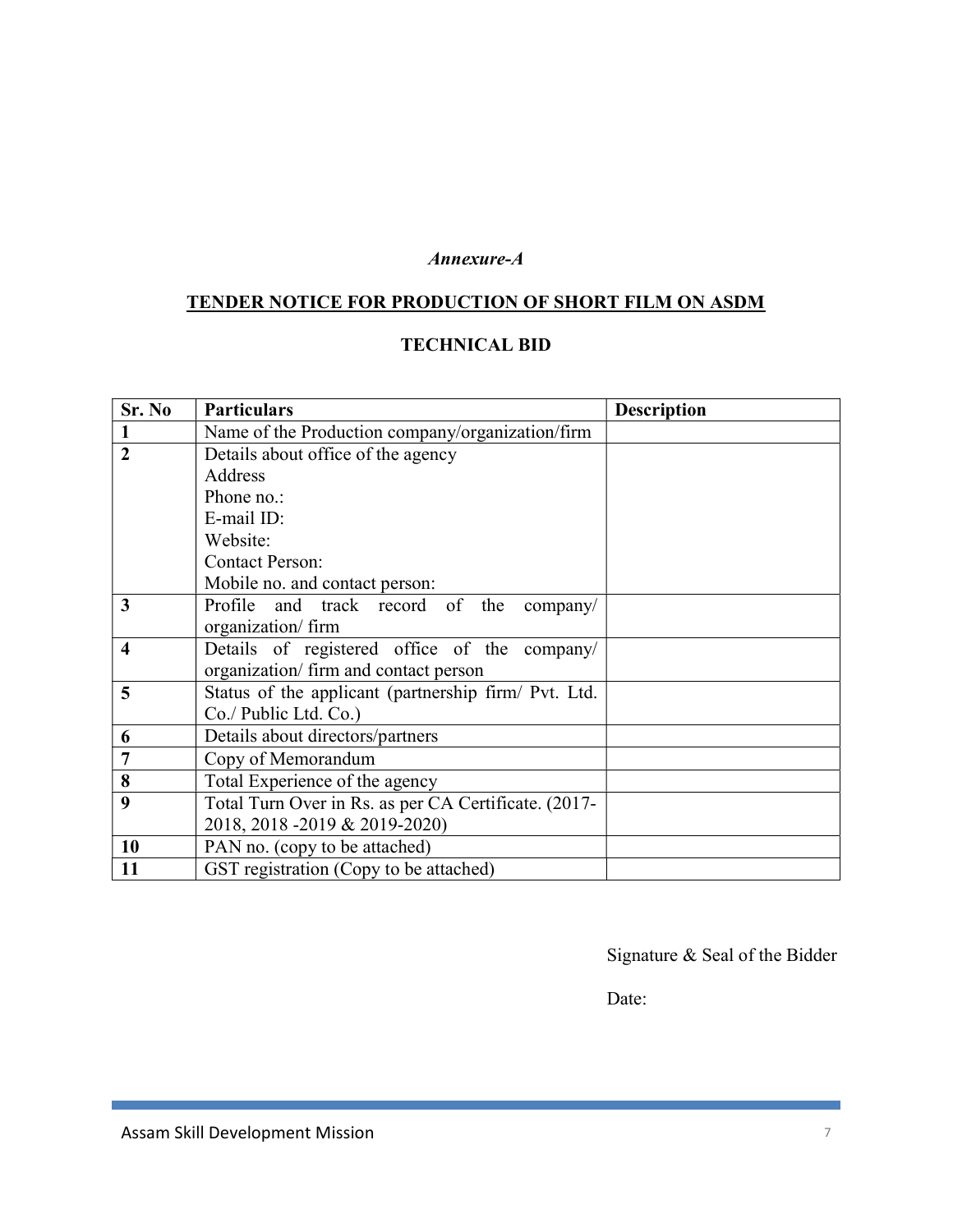## Annexure-B

# TENDER NOTICE FOR PRODUCTION OF SHORT DOCUMENTARY FILM AND AUDIO VISUAL ON ASDM

#### FINANCIAL BID

| Sr. No | <b>Particulars</b>                           | Amount (Rs.) |
|--------|----------------------------------------------|--------------|
|        | (A) Script & Research (Pre- production) cost |              |
|        | (B) Production cost                          |              |
|        | (C) Raw stock cost                           |              |
|        | (D) Fooding & lodging cost                   |              |
|        | Transportation cost<br>E)                    |              |
|        | Post-Production cost<br>(F)                  |              |
|        | Remuneration cost                            |              |
| ာ      | All applicable taxes                         |              |
|        | <b>Total Cost</b>                            |              |

Signature & Seal of the Bidder

Date: